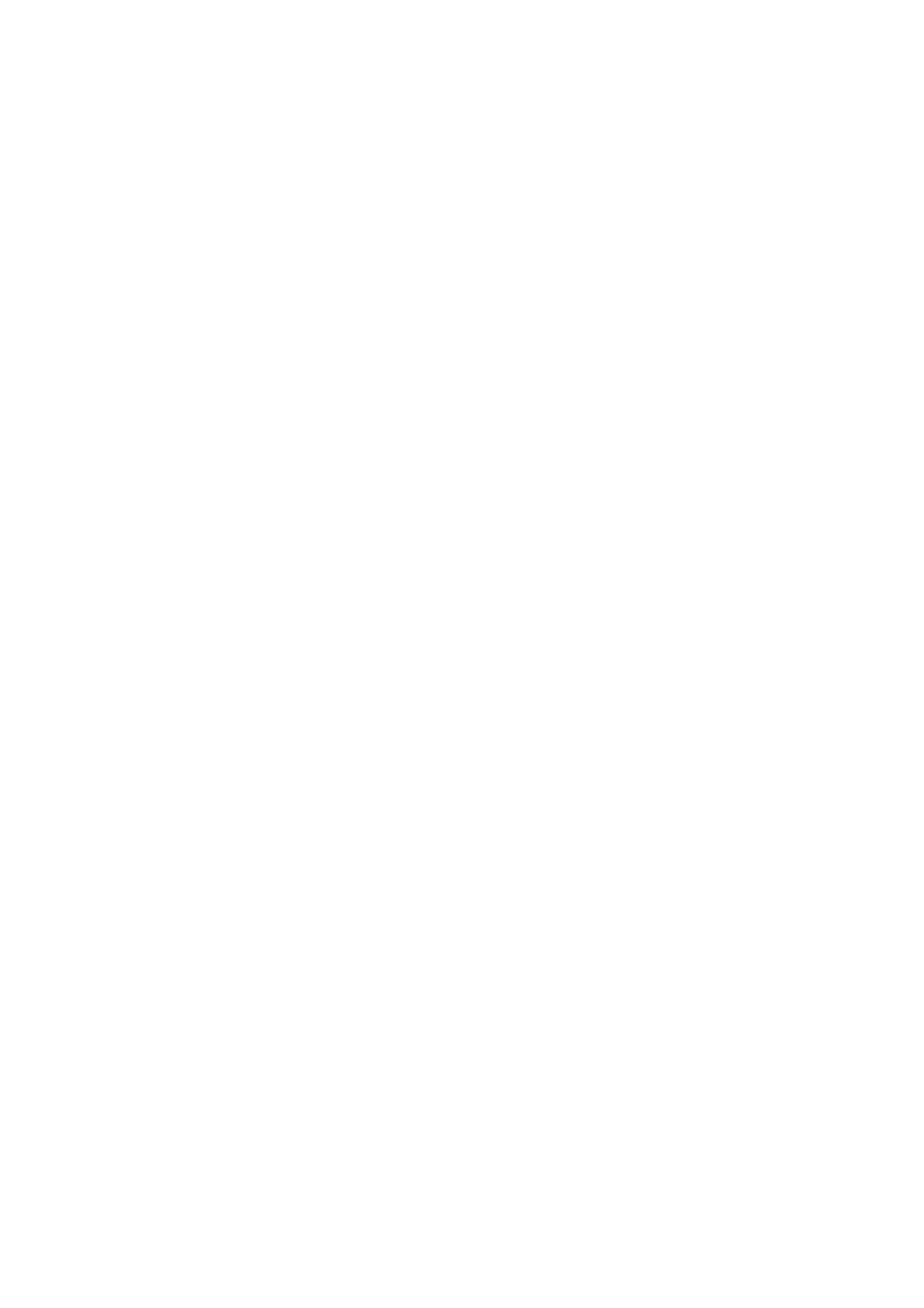# Reduced Basis Methods for Optimal Experimental Design of Parametrized Linear Evolution Problems

# Andrea Petrocchi <sup>∗</sup> Matthias K. Scharrer ∗∗ Stefan Volkwein <sup>∗</sup>

\* Department of Mathematics and Statistics, Universität Konstanz, Universitätsstr. 10, D-78457 Konstanz, Germany. (e-mail: andrea.petrocchi@uni-konstanz.de, stefan.volkwein@uni-konstanz.de) ∗∗ Virtual Vehicle Research GmbH, Inffeldgasse 21A, A-8010 Graz, Austria. (e-mail: matthias.scharrer@v2c2.at)

Abstract: In this paper we propose an algorithm for the bi-level optimal experimental design involving a parameter-dependent evolution problems. In the inner cycle a control is fixed and the parameter is optimized in order to minimize a cost function that measure the discrepancy from some data. In the outer cycle the found parameter is fixed and the control is now optimized in order to minimize a suitable measure of uncertainty of the parameters. The inner cycle uses a trust-region reduced basis approximation of the model with creation and enrichment of the reduced basis on-the-fly. Numerical examples illustrate the efficiency of the proposed approach.

Keywords: Reduced basis methods, a-posteriori error, trust-region optimization, evolution problems, optimal experimental design.

## 1. INTRODUCTION

PDE modelling is relevant in many fields, such as medicine and engineering, and optimization methods are useful when dealing with real-life problems. It is not uncommon for some models to depend on underlying unknown parameters, while we might have some controls (either finite or infinite-dimensional) that we are able to change in real time. Parameter estimation (PE) comprehends methods and algorithms able to find or approximate the underlying parameters using empirical data or observations. It is often the case that the choice of a particular control speeds up or slows down the parameter estimation, hence being an important choice when the temporal or computational costs are limited.

In this work two problems are discussed. First, the step of parameter estimation is not trivial: usually such problems are ill-posed or non-convex, hence resulting in non-unique or non-global solutions. Even when well-posed, some applications deal with such high-dimensional discretizations that the solution is prohibitively costly. For this reason model order reduction (MOR) methods were developed, where the "expensive" models are replaced by cheaper and less accurate surrogates; cf., e.g., Benner et al. (2020a,b,c) and Benner et al. (2014). In our case the reduced basis (RB) is used, creating a reduced-order model on the optimization path in such a way that the local minimum found

by the optimization method in the reduced space is very close to a local minimum in the full space.

The second problem belongs to the optimal experimental design (OED); see e.g. Alexanderian et al. (2016); Bock et al. (2013); Körkel et al. (2004); Pozzi et al. (2019); Reddy et al. (2019). We want to find the "best" control, namely the one that gives us a better parameter estimation. In particular, assuming there are measurement error in the observations, the "best" control is the one that minimizes the uncertainty given by the parameter optimization.

The article is organized as follows: In Section 2 the parameter estimation problem is introduced. Its discretization and the a-posteriori error analysis is discussed in Section 3. The trust-region method for the parameter optimization is explained in Section 4. The OED is described in Section 5, whereas Section 6 is devoted for numerical experiments.

## 2. PARAMETER ESTIMATION PROBLEM

We assume that all parameters are stacked in a vector  $\mu \in \mathbb{R}^d$ , and belong to the compact (admissible) set

$$
\mathcal{P}_{\mathsf{ad}} = \left\{ \mu \in \mathbb{R}^d \, \middle| \, \mu_i^{\mathsf{a}} \le \mu_i \le \mu_i^{\mathsf{b}} \text{ for } i = 1, \dots, d \right\}
$$

The state variable y satisfies the evolution problem

$$
\frac{\mathrm{d}}{\mathrm{d}t} \langle y(t), \varphi \rangle_H + a_\mu(y(t), \varphi) = \langle f_\mu(t; u), \varphi \rangle_{V', V} \qquad (1)
$$
  

$$
y(0) = y_\circ \quad \text{in } H
$$

for all  $\varphi \in V$  and  $t \in (0,T]$  a.a., where  $y_0 \in H, V, H$ are Hilbert spaces with  $V \nightharpoonup H \hookrightarrow V'$  (Gelfand triple) and u denotes the control belonging to a convex, bounded, closed subset  $\mathcal{U}_{ad}$  of a Hilbert space U. For any  $\mu \in \mathcal{P}_{ad}$ the bilinear form  $a_{\mu}: V \times V \to \mathbb{R}$  is

 $^\star\,$  The authors would like to acknowledge the financial support within the COMET K2 Competence Centers for Excellent Technologies from the Austrian Federal Ministry for Climate Action (BMK), the Austrian Federal Ministry for Digital and Economic Affairs (BMDW), the Province of Styria (Dept. 12) and the Styrian Business Promotion Agency (SFG).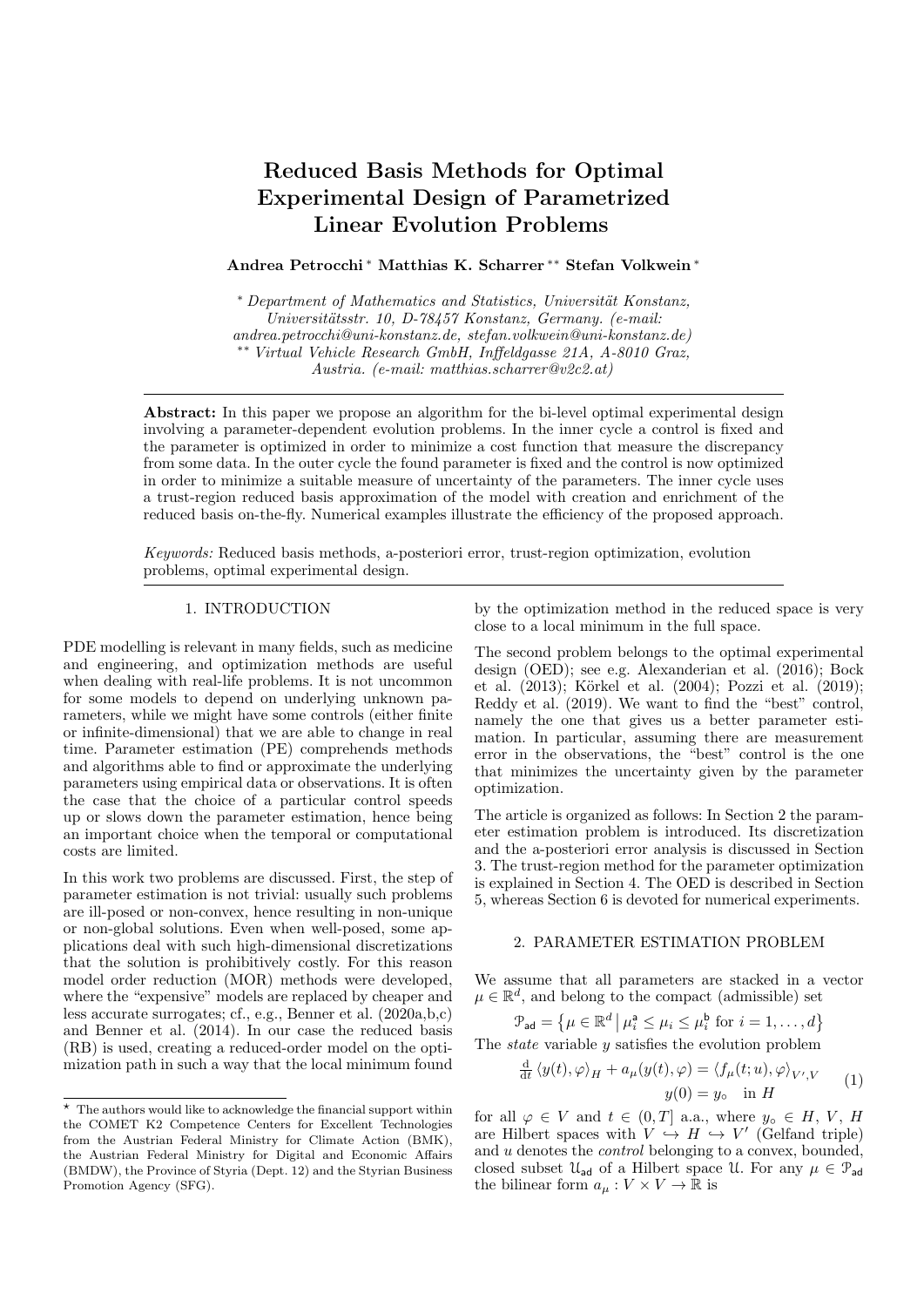• symmetric:

$$
a_{\mu}(\varphi, \phi) = a_{\mu}(\phi, \varphi)
$$
 for all  $\varphi, \phi \in V$ ;

- continuous: there exists a constant  $\overline{\gamma}_{\mu} > 0$  satisfying  $|a_{\mu}(\varphi, \phi)| \leq \overline{\gamma}_{\mu} \|\varphi\|_{V} \|\phi\|_{V} \quad \text{for all } \varphi, \phi \in V;$
- coercive: there is  $\underline{\alpha}_u > 0$  such that

$$
a_{\mu}(\varphi, \varphi) \geq \underline{\alpha}_{\mu} ||\varphi||^2_V \text{ for all } \varphi \in V
$$

Moreover,  $f_{\mu}(\cdot; u) \in L^2(0; T; V')$  holds for any  $(\mu, u) \in$  $\mathcal{X}_{ad} = \mathcal{P}_{ad} \times \mathcal{U}_{ad}.$ 

For any  $\mu \in \mathcal{P}_{ad}$  it follows that (1) admits a unique solution  $y=y_{\mu}\in\mathcal{Y}$  with

$$
\mathcal{Y} = W(0, T) = L^2(0, T; V) \cap H^1(0, T; V');
$$

cf., e.g., Hinze et al.  $(2009)$ ; Tröltzsch  $(2010)$ . Recall that

$$
\frac{\mathrm{d}}{\mathrm{d}t} \left\langle \varphi(t), \phi \right\rangle_H = \left\langle \varphi_t(t), \phi \right\rangle_{V', V} \quad \text{for all } (\varphi, \phi) \in \mathcal{Y} \times V
$$

and  $\mathcal{Y} \hookrightarrow C([0, T]; H)$ . We assume that  $a_{\mu}$  and  $f_{\mu}$  depend affinely on the parameters:

$$
a_{\mu} = \sum_{l=1}^{m_a} \vartheta_l^a(\mu) \hat{a}_l, \quad f_{\mu}(t; u) = \sum_{l=1}^{m_f} \vartheta_l^f(\mu) \hat{f}_l(t; u) \tag{2}
$$

for any  $(\mu, u) \in \mathfrak{X}_{ad}$  and  $t \in [0, T]$ . Otherwise, we apply the (discrete) empirical interpolation method to get approximations satisfying (2); cf., e.g., Barrault et al. (2004); Chaturantabut and Sorensen (2010, 2012); Hesthaven et al. (2016).

The goal is to estimate unknown model parameters  $\mu \in$  $P_{ad}$ , where the control input should be chosen in an optimal way explained later. Here, we suppose that  $u \in$  $\mathcal{U}_{ad}$  is fixed and consider

min  $J(y, \mu)$  subject to  $(y, \mu) \in \mathcal{Y} \times \mathcal{P}_{ad}$  satisfies (1) (P) As (1) is uniquely solvable, we can define the reduced cost  $J(\mu) = J(y_\mu, \mu)$ , where  $y_\mu$  solve (1). Then, (P) is equivalent to

$$
\min \hat{J}(\mu) \quad \text{subject to (s.t.)} \quad \mu \in \mathcal{P}_{\text{ad}} \tag{P}
$$

In our application the cost quantifies the discrepancy to a given desired (or observed) state  $\hat{y} \in L^2(0,T;H)$ :

$$
\hat{J}(\mu) = \frac{1}{2} \int_0^T \|y_\mu(t) - \hat{y}(t)\|_H^2 dt + \frac{\sigma}{2} \|\mu - \hat{\mu}\|_2^2 \qquad (3)
$$

where  $\|\cdot\|_2$  stands for the Euclidean norm,  $\sigma$  is a nonnegative weight and  $\hat{\mu} \in \mathbb{R}^d$  is a reference parameter. Existence of an optimal solution  $\bar{\mu}$  is guaranteed, but – due to non-convexity – there are possibly many local solutions; cf., e.g., Hinze et al. (2009). A local optimal solution  $\bar{\mu}$ to  $(\hat{\mathbf{P}})$  is characterized by first-order necessary optimality conditions. Let  $\bar{y} = y_{\bar{\mu}}$  be the optimal state associated with  $\bar{\mu}$  and the *adjoint variable*  $\bar{p} = p_{\bar{\mu}} \in \mathcal{Y}$  the solution of the adjoint equation

$$
-\frac{\mathrm{d}}{\mathrm{d}t} \langle \bar{p}(t), \varphi \rangle_H + a_{\bar{\mu}}(\bar{p}(t), \varphi) = \langle \hat{y}(t) - \bar{y}(t), \varphi \rangle_H
$$
  

$$
\bar{p}(T) = 0 \quad \text{in } H
$$

for all  $\varphi \in V$  and  $t \in [0, T)$ . Using the *adjoint approach* the gradient of the cost functional at  $\bar{\mu}$  is given as

$$
\nabla \hat{J}(\bar{\mu}) = \sigma(\bar{\mu} - \hat{\mu}) + \int_0^T \sum_{i=1}^{m_a} \nabla \vartheta_i^a(\mu) \hat{a}_q(\bar{y}(t), \bar{p}(t)) dt - \int_0^T \sum_{i=1}^{m_f} \nabla \vartheta_i^f(\mu) \langle \hat{f}_i(t; u), p(t) \rangle_{V',V} dt \in \mathbb{R}^d.
$$

The derivation is based on the Lagrangian

$$
\mathcal{L}(y,\mu,p;u) = J(y,\mu) + \int_0^T \langle y_t(t), p(t) \rangle_{V',V} dt + \int_0^T a_\mu(y(t), p(t)) - \langle f_\mu(t;u), p(t) \rangle_{V',V} dt
$$
for **(P)**

for  $(P)$ .

# 3. DISCRETIZATION

Next we introduce a high-dimensional discretization, called full-order model (FOM), which is accurate but expensive to solve. To reduce significantly the computational costs a further approximation is applied, the reduced-order model (ROM), faster to solve but less accurate.

3.1 FOM

for

Let  $\varphi_1, \ldots, \varphi_N \in V$  be given linearly independent functions and  $V^N = \text{span} \{ \varphi_1, \ldots, \varphi_N \} \subset V$ . The FOM for (1) reads: for given  $\mu \in \mathcal{P}_{ad}$  the function  $y_{\mu}^{N}(t) \in V^{N}$  solves

$$
\frac{\mathrm{d}}{\mathrm{d}t} \left\langle y_{\mu}^{N}(t), \varphi \right\rangle_{H} + a_{\mu} (y_{\mu}^{N}(t), \varphi) = \left\langle f_{\mu}(t; u), \varphi \right\rangle_{V', V} \qquad (4)
$$
\n
$$
y_{\mu}^{N}(0) = \mathcal{P}^{N} y_{\circ}
$$

for all  $\varphi \in V^N$  and  $t \in (0,T]$ , where  $\mathcal{P}^N : H \to V^N$  is a projection. Due to  $y_{\mu}^{N}(t) \in V^{N}$  we have

$$
y_{\mu}^{N}(t) = \sum_{i=1}^{N} y_{\mu i}(t)\varphi_{i} \quad \text{for } t \in [0, T]
$$

so that (4) reduces into finding the coefficient vector  $y_\mu(t) = (y_{\mu i}(t))_{1 \leq i \leq N}$  solving

$$
M\dot{y}_{\mu}(t) + A_{\mu}y_{\mu}(t) = f_{\mu}(t; u), \quad t \in (0, T]
$$
  

$$
My_{\mu}(0) = y_{\circ}
$$
 (5)

for  $f_{\mu}(t; u) = (\langle f_{\mu}(t; u), \varphi_i \rangle_{V'; V}) \in \mathbb{R}^N$ ,  $y_{\circ} = (\langle y_{\circ}, \varphi_i \rangle_H) \in$  $\mathbb{R}^N, A_\mu = ((a_\mu(\varphi_j, \varphi_i))) \in \mathbb{R}^{N \times N}, M = (((\varphi_j, \varphi_i)_H)) \in$  $\mathbb{R}^{N\times N}$ .

*Remark 1.* Due to (2) both  $A_\mu$  and  $f_\mu$  satisfy

$$
A_{\mu} = \sum_{l=1}^{m_a} \vartheta_l^a(\mu) \hat{A}_l, \quad f_{\mu}(t; u) = \sum_{l=1}^{m_f} \vartheta_l^f(\mu) \hat{f}_l(t; u)
$$
  

$$
\hat{A}_l = ((\hat{a}_l(\varphi_j, \varphi_i))) \text{ and } \hat{f}_l(t; u) = (\langle \hat{f}_l(t; u), \varphi_i \rangle_{V'; V}). \diamondsuit
$$

For solving (5) we apply the implicit Euler method for the time integration; cf., e.g., Quarteroni (2017). To simplify the presentation we utilize an equidistant time grid  $t_k =$  $(k-1)\Delta t$ ,  $k = 1, \ldots, K$  and  $\Delta t = T/(K-1)$ . Then, the problem is to find  $\{y^k_\mu\}_{k=1}^K \subset \mathbb{R}^N$  solving

$$
(M + \Delta t A_{\mu})y_{\mu}^{k} = My_{\mu}^{k-1} + \Delta t f_{\mu}^{k}(u)
$$
  

$$
My_{\mu}^{1} = y_{o}
$$
 (6)

for  $k = 2, ..., K$  and  $\mu \in \mathcal{P}_{ad}$  with  $f^k_\mu(u) = f_\mu(t^k; u) \in \mathbb{R}^N$ . Note that  $y^k_\mu$  is the coefficient vector of the approximation  $y_{\mu}^{k} \in V^{N}$  of  $y_{\mu}^{N}(t_{k}) \in V^{N}$ ; cf. (10).

Remark 2. Similarly, we get the Galerkin approximations for the adjoint state, the reduced cost, and the reduced cost gradient. More precisely, the discrete adjoint sequence  $\{p_{\mu}^{k}\}_{k=1}^{K} \subset \mathbb{R}^{N}$  satisfies:

$$
(M + \Delta t A_{\mu})p_{\mu}^{k} = M(p_{\mu}^{k+1} + \Delta t(\hat{y}^{k} - y_{\mu}^{k}))
$$
  

$$
p_{\mu}^{K} = 0
$$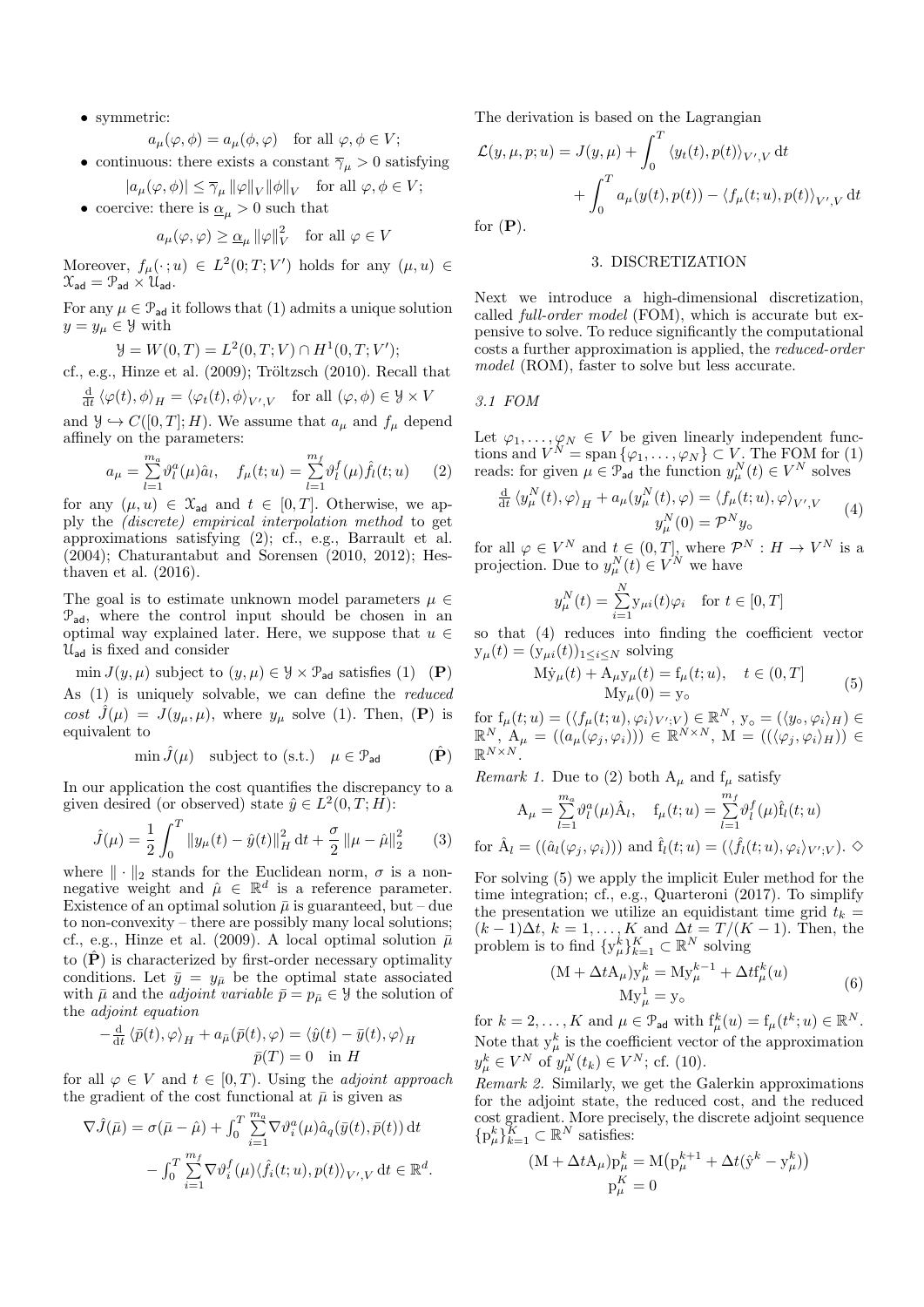where  $\{y_{\mu}^{k}\}_{k=1}^{K}$  solves (6) and  $\hat{y}^{k} = \sum_{i=1}^{N} \hat{y}_{i}^{k} \varphi_{i} \approx \hat{y}(t_{k})$ holds. Further, the reduced cost  $\hat{J}$  is approximated by

$$
\hat{J}^{N}(\mu) = \frac{1}{2} \sum_{k=1}^{K} \alpha_{k} \left( y_{\mu}^{k} - \hat{y}^{k} \right)^{\top} M \left( y_{\mu}^{k} - \hat{y}^{k} \right) + \frac{\sigma}{2} \left\| \mu - \hat{\mu} \right\|_{2}^{2} (7)
$$

where the  $\alpha_k$ 's are trapezoidal weights. The gradient of the reduced cost is then given by

$$
\nabla \hat{J}^{N}(\mu) = \sum_{k=1}^{K} \alpha_{k} \left[ \sum_{l=1}^{m_{a}} \nabla \vartheta_{l}^{a}(\mu) \hat{A}_{l} y_{\mu}^{k} - \sum_{l=1}^{m_{f}} \nabla \vartheta_{l}^{f}(\mu) \hat{f}_{l}^{k}(u) \right]^{\top} p_{\mu}^{k} + \sigma(\mu - \hat{\mu})
$$
  
 
$$
\diamond
$$

3.2 ROM

The reduced order modelling is based on the projection of the model onto a smaller dimension space: in particular, we call the reduced-order space  $V^{\ell} = \text{span} \{ \psi_i \}_{i=1}^{\ell} \subset V^N$  for  $\ell \ll N$ . We use the method of proper orthogonal decomposition (POD), that consists in finding such basis using the snapshots  $\{y^k_\mu\}_{k=1}^K \subset \mathbb{R}^N$ , or equivalently  $\{y^k_\mu\}_{k=1}^K \subset V^N$ , satisfying the problem

$$
\min_{\{\psi_j\}_{j=1}^{\ell}} \sum_{k=1}^{K} \alpha_k \left\| y_{\mu}^k - \sum_{i=1}^{\ell} \langle y_{\mu}^k, \psi_i \rangle_V \right\|_V^2
$$
\nsubject to  $\langle \psi_i, \psi_j \rangle_V = \delta_{ij} \quad \forall 1 \le i, j \le \ell.$  (8)

A solution to (8) is given by the eigenvectors corresponding to the  $\ell$  biggest eigenvalues of the matrix  $R = YDY^{\top}W$ , where  $Y = [y_{\mu}^1, \ldots, y_{\mu}^K] \in \mathbb{R}^{N \times K}$  is the matrix of snapshots, D is the diagonal matrix of the trapezoidal weights and  $\mathbf{W} = ((\langle \varphi_j, \varphi_i \rangle_V)) \in \mathbb{R}^{N \times N}$ .

Remark 3. These  $\ell$  eigenvectors can be easily evaluated by defining  $\bar{Y} = W^{1/2} Y D^{1/2}$  and solving the eigenvalue problem

$$
\begin{aligned}\n\bar{Y}^\top \bar{Y} v_i &= \lambda_i v_i, & 1 \leq i \leq \ell, \\
\text{s.t. } \langle v_i, v_j \rangle_{\mathbb{R}^N} &= \delta_{ij}, & 1 \leq i, j \leq \ell,\n\end{aligned}
$$

where the matrix  $\bar{Y}^{\top} \bar{Y} = D^{1/2} Y W Y D^{1/2}$  is relatively easy to evaluate (i.e. there is actually no need to evaluate the square root of W and the square root of a diagonal matrix is straightforward), and then defining the vectors

$$
\Psi_i = \frac{1}{\sqrt{\lambda_i}} \mathbf{Y} \mathbf{D}^{1/2} \mathbf{v}_i \in \mathbb{R}^N
$$

as the coefficient vectors of the reduced basis element  $\psi_i$ in the FOM basis  $\{\varphi_i\}_{i=1}^N$ , for  $i = 1, ..., \ell$ .

Furthermore, we have the following error formula:

$$
\sum_{k=1}^{K} \alpha_k \left\| y_{\mu}^k - \sum_{i=1}^{\ell} \langle y_{\mu}^k, \psi_i \rangle_V \right\|_V^2 = \sum_{j=\ell+1}^{d} \lambda_i.
$$
 (9)

We define the coefficient matrix  $\Psi \in \mathbb{R}^{N \times \ell}$  satisfying  $\psi_j = \sum_{i=1}^N \Psi_{ij} \varphi_i$  for  $j = 1, \dots, \ell$ . We notice how each column  $\Psi_i$  is the coefficient vector of  $\psi_i$ , coherently as defined before. Then, the ROM for (4) reads as follows: find  $\{y_{\mu}^{k,\ell}\}_{k=1}^K \subset \mathbb{R}^{\ell}$  such that

$$
\begin{aligned} \left(\mathbf{M}^{\ell}+\Delta t\mathbf{A}^{\ell}_{\mu}\right)\mathbf{y}^{k,\ell}_{\mu} & =\mathbf{M}^{\ell}\mathbf{y}^{k-1,\ell}_{\mu}+\Delta t\mathbf{f}^{k,\ell}(u) \\ \mathbf{M}^{\ell}\mathbf{y}^{1,\ell}_{\mu} & =\mathbf{y}^{\ell}_{\circ} \end{aligned}
$$

with  $y_o^{\ell} = \Psi^{\top} y_o$ ,  $M^{\ell} = \Psi^{\top} M \Psi$ ,  $A_{\mu}^{\ell} = \sum_{l=1}^{m_a} \vartheta_l^a(\mu) \Psi^{\top} \hat{A}_l \Psi$ and  $f_{\mu}^{k,\ell}(u) = \sum_{l=1}^{m_f} \vartheta_l^f(\mu) \Psi^{\top} \hat{f}_l^k(u)$ . The solution  $\{y_{\mu}^{k,\ell}\}_{k=1}^K$  uniquely exists (see Kunisch and Volkwein (2001)) and it is interpreted as a reduced-order approximation for  $\{y^k_\mu\}_{k=1}^K$ :

$$
\mathbf{y}_{\mu}^{k} \approx \tilde{\mathbf{y}}_{\mu}^{k,\ell} := \Psi \mathbf{y}_{\mu}^{k,\ell} \in \mathbb{R}^{N}
$$

For  $1 \leq k \leq K$  we also use the additional notations

$$
y_{\mu}^{k} = \sum_{i=1}^{N} y_{\mu i}^{k} \varphi_{i} \in V^{N} \text{ and } y_{\mu}^{k,\ell} = \sum_{i=1}^{\ell} y_{\mu i}^{k,\ell} \psi_{i} \in V^{\ell} \qquad (10)
$$

Similarly, we construct a reduced-order adjoint approximation  $\{p_{\mu}^{k,\ell}\}_{k=1}^K \subset \mathbb{R}^{\ell}$  by solving

$$
\begin{aligned} \big( \mathbf{M}^\ell + \Delta t \mathbf{A}_\mu^\ell \big) \mathbf{p}_\mu^{k,\ell} &= \mathbf{M}^\ell \mathbf{p}_\mu^{k+1,\ell} + \Delta t \big( \hat{\mathbf{y}}^{k,\ell} - \mathbf{M}^\ell \mathbf{y}_\mu^{k,\ell} \big) \\ &\mathbf{p}^{K,\ell} = 0 \end{aligned}
$$

with  $\hat{y}^{k,\ell} = \Psi^{\top} M \hat{y}^k$ . Then, since

$$
||y_{\mu}^{k,\ell} - \hat{y}^k||_H^2 = (y_{\mu}^{k,\ell})^\top M^{\ell} y_{\mu}^{k,\ell} - 2(y^{k,\ell})^\top \hat{y}^{k,\ell} + (\hat{y}^k)^\top M \hat{y}^k,
$$

the reduced cost function is approximated by

$$
\hat{J}^{\ell}(\mu) = \frac{1}{2} \sum_{k=1}^{K} \alpha_k \left[ \left( y_{\mu}^{k,\ell} \right)^{\top} M^{\ell} y_{\mu}^{k,\ell} - 2 \left( y^{k,\ell} \right)^{\top} \hat{y}^{k,\ell} \right] + \frac{1}{2} \sum_{k=1}^{K} \alpha_k \left( \hat{y}^k \right)^{\top} M \hat{y}^k + \frac{\sigma}{2} ||\mu - \hat{\mu}||_2^2,
$$
\n(11)

where the element

$$
\frac{1}{2}\sum_{k=1}^{K} \alpha_k (\hat{\mathbf{y}}^k)^\top \mathbf{M} \hat{\mathbf{y}}^k \approx \frac{1}{2} ||\hat{y}||^2_{L^2(0,T;H)}
$$

can be evaluated and stored as soon as the state  $\hat{y}$ is evaluated. Finally, the gradient of the reduced cost function is given by

$$
\nabla \hat{J}^{\ell}(\mu) = \sum_{k=1}^{K} \alpha_k \left[ \sum_{l=1}^{m_a} \nabla \vartheta_l^a(\mu) \hat{A}_l^{\ell} y_{\mu}^{k,\ell} - \sum_{l=1}^{m_f} \nabla \vartheta_l^f(\mu) \hat{f}_l^{k,\ell}(u) \right]^\top p_{\mu}^{k,\ell} + \sigma(\mu - \hat{\mu}).
$$

Let us use a variation of the standard POD: instead of finding the RB by solving the problem (8), we find it by solving

$$
\min_{\{\psi_j\}_{j=1}^{\ell}} \left\{ \sum_{k=1}^{K} \alpha_k \left\| y_{\mu}^{k} - \sum_{i=1}^{\ell} \langle y_{\mu}^{k}, \psi_i \rangle_V \right\|_V^2 \right\|_V^2
$$
\n
$$
+ \sum_{k=1}^{K} \alpha_k \left\| p_{\mu}^{k} - \sum_{i=1}^{\ell} \langle p_{\mu}^{k}, \psi_i \rangle_V \right\|_V^2
$$
\n
$$
+ \sum_{k=2}^{K} \Delta t \left\| \bar{\partial} y^k - \sum_{i=1}^{\ell} \langle \bar{\partial} y^k, \psi_i \rangle_V \right\|_V^2
$$
\n
$$
+ \sum_{k=2}^{K} \Delta t \left\| \bar{\partial} p^k - \sum_{i=1}^{\ell} \langle \bar{\partial} p^k, \psi_i \rangle_V \right\|_V^2
$$
\ns.t. $\langle \psi_i, \psi_j \rangle_V = \delta_{ij} \qquad \forall 1 \le i, j \le \ell,$ 

Here, we have used the notation

and

$$
\bar{\partial}y^k = \frac{y_\mu^k - y_\mu^{k-1}}{\Delta t} \approx (y_\mu)_t(t_k)
$$

$$
\bar{\partial}p^k = \frac{p_\mu^k - p_\mu^{k-1}}{\Delta t} \approx (p_\mu)_t(t_k)
$$

for  $k = 2, \ldots, K$ , to impose a certain level accuracy of the reduced basis also with respect to the adjoint variable and the approximations of the derivative of the states; cf. Gubisch and Volkwein (2017); Kunisch and Volkwein (2001). Indeed, defining

$$
Z = [y^1_\mu, \dots, y^K_\mu, p^1_\mu, \dots, p^K_\mu]
$$
  
\n
$$
\bar{\partial}y^2_\mu, \dots, \bar{\partial}y^K_\mu, \bar{\partial}p^2_\mu, \dots, \bar{\partial}p^K_\mu] \in \mathbb{R}^{N \times (4K - 2)}
$$
 (12)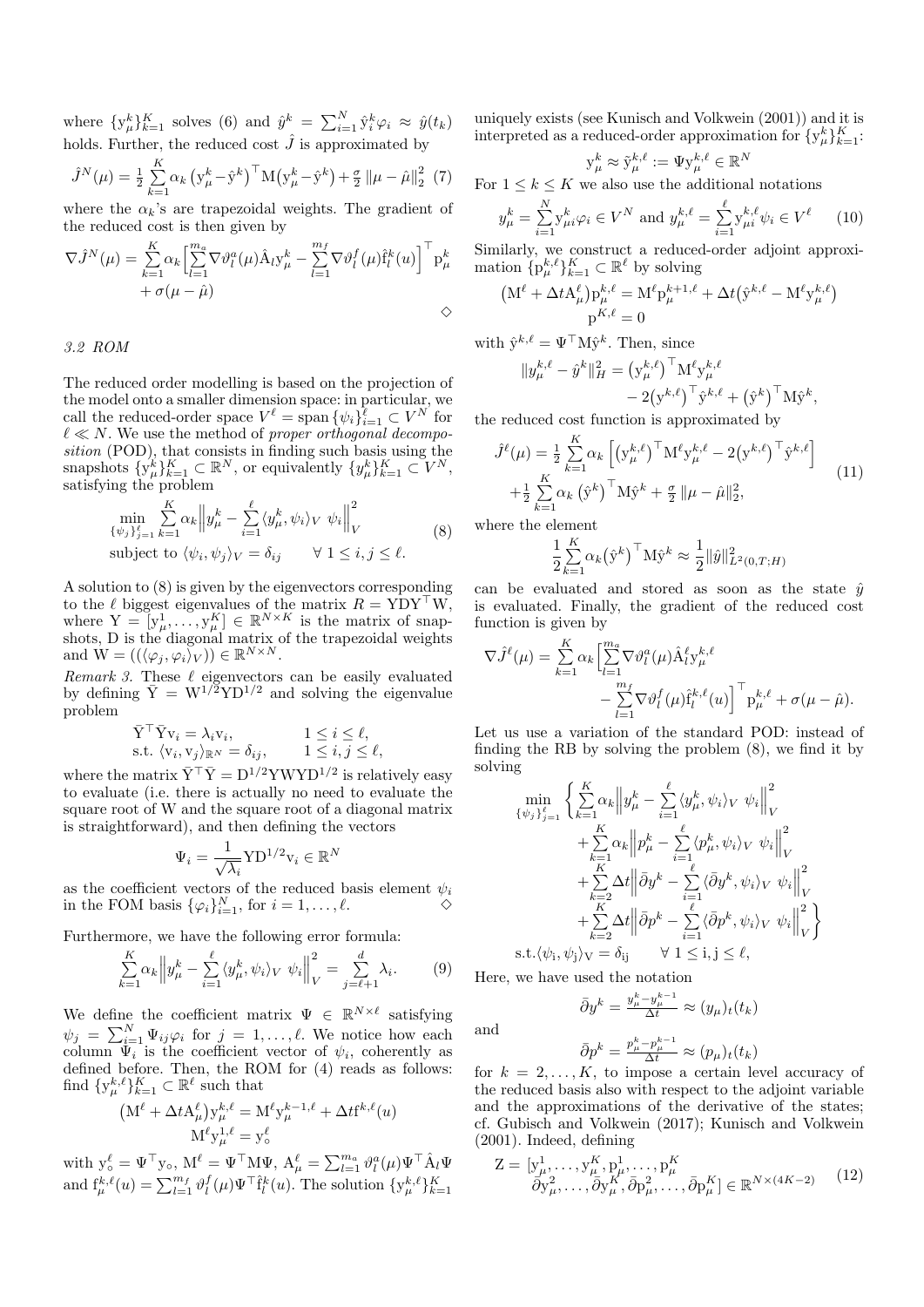and

$$
\bar{\mathbf{D}} = \text{diag}(\mathbf{D}, \mathbf{D}, \Delta t I_{K-1}, \Delta t I_{K-1})
$$

where  $I$  is the identity matrix, we solve the eigenvalue problem

$$
\bar{Z}^{\top} \bar{Z} \tilde{v}_i = \tilde{\lambda}_i \tilde{v}_i, \qquad 1 \le i \le \ell, \text{s.t. } \langle \tilde{v}_i, \tilde{v}_j \rangle_{\mathbb{R}^N} = \delta_{ij}, \qquad 1 \le i, j \le \ell,
$$
\n(13)

where  $\bar{Z} = W^{1/2}Z\bar{D}^{1/2}$ . Hence, the error formula (9) becomes

$$
\sum_{k=1}^{K} \alpha_k \left\| y_{\mu}^k - \sum_{i=1}^{\ell} \langle y_{\mu}^k, \psi_i \rangle_V \psi_i \right\|_V^2
$$
\n
$$
+ \sum_{k=1}^{K} \alpha_k \left\| p_{\mu}^k - \sum_{i=1}^{\ell} \langle p_{\mu}^k, \psi_i \rangle_V \psi_i \right\|_V^2
$$
\n
$$
+ \sum_{k=2}^{K} \Delta t \left\| \bar{\partial} y^k - \sum_{i=1}^{\ell} \langle \bar{\partial} y^k, \psi_i \rangle_V \psi_i \right\|_V^2
$$
\n
$$
+ \sum_{k=2}^{K} \Delta t \left\| \bar{\partial} p^k - \sum_{i=1}^{\ell} \langle \bar{\partial} p^k, \psi_i \rangle_V \psi_i \right\|_V^2 = \sum_{i=\ell+1}^{d} \tilde{\lambda}_i.
$$

For more details, see Kunisch and Volkwein (2001, 2002).

## 3.3 A-posteriori RB error estimates

Now we present a-posteriori error estimates for the error of the ROM without evaluating the full-order solution. For our TR algorithm we will need estimates for the state and for the cost function.

Let us define the  $\mu$ -dependent space-time energy norm for the sequence  $\{y^k\}_{k=1}^K \subset V^N$  as

$$
||y^{j}||_{\mu} = \left( ||y^{j}||_{H}^{2} + \Delta t \sum_{k=2}^{j} a_{\mu}(y^{k}, y^{k}) \right)^{1/2}
$$

for  $j = 2, ..., K$ , and  $||y^1||_{\mu} = ||y^1||_{H}$ . Then we can define the error estimates in this norm in the following propositions.

Proposition 4. Let  $\{y^k_\mu\}_{k=1}^K$  and  $\{y^{k,\ell}_\mu\}_{k=1}^K$  be given by (10) and  $\textsf{err}^k_\mu = y^k_\mu - y^{k,\ell}_\mu \in V^N$  for  $k = 1, \ldots, K$ . For  $\varphi \in V^N$ we define the residual

$$
\langle \text{res}_{\mu}^{k}, \varphi \rangle_{(V^{N})', V^{N}} = \Big\langle \frac{y_{\mu}^{k-1, \ell} - y_{\mu}^{k, \ell}}{\Delta t}, \varphi \Big\rangle_{H} - a_{\mu}(y_{\mu}^{k, \ell}, \varphi) + \langle f_{\mu}(t_{k}; u), \varphi \rangle_{V', V},
$$

and

$$
\varepsilon^k_\mu=\|{\rm res}^k_\mu\|_{(V^N)'}=\sup_{\varphi\in V^N\backslash\{0\}}\tfrac{\langle {\rm res}^k_\mu,\varphi\rangle_{(V^N)',V^N}}{\|\varphi\|_V}
$$

Then  $\|\text{err}^j_{\mu}\|_{\mu} \leq \Delta^j_{\mu}$  for  $j \in \{1, ..., K\}$ , where

$$
\Delta^j_\mu = \left( \left\| \text{err}^1_\mu \right\|^2_H + \frac{\Delta t}{\frac{\alpha}{\mu}} \sum_{k=2}^j \left| \varepsilon^j_\mu \right|^2 \right)^{1/2} \tag{14}
$$

**Proof.** We refer to Grepl and Patera  $(2005)$ .  $\Box$ 

Proposition 5. Let  $\{y^k_\mu\}_{k=1}^K$  and  $\{y^{k,\ell}_\mu\}_{k=1}^K$  be given by (10), the reduced cost functions  $\hat{J}^N(\mu)$  and  $\hat{J}^{\ell}(\mu)$  be given by (7) and (11) respectively, the estimator  $\Delta_{\mu}^{j}$  be defined by (14), and the cost error defined by

$$
\text{err}_{\mu}^{\hat{J}} = \hat{J}^N(\mu) - \hat{J}^{\ell}(\mu).
$$

$$
|\text{err}_{\mu}^{\hat{J}}| \le \Delta_{\mu}^{\hat{J}},\tag{15}
$$

where

Then we have

$$
\Delta_{\mu}^{\hat{J}} = \frac{1}{2} \sum_{k=1}^{K} \alpha_k \left( (\Delta_{\mu}^k)^2 + 2\Delta_{\mu}^j \left\| y_{\mu}^{k,\ell} - \hat{y}^k \right\|_H \right), \tag{16}
$$

which, again, does not require the evaluation of the fullorder solution  $\{y_{\mu}^k\}_{k=1}^K$ .

Proof. First, we can write

$$
\begin{split} & \left\| \hat{y}^k - y^k_\mu \right\|_H^2 - \left\| \hat{y}^k - y^{k,\ell}_\mu \right\|_H^2 \\ & = \left\langle \hat{y}^k - y^k_\mu, \hat{y}^k - y^k_\mu \right\rangle_H - \left\langle \hat{y}^k - y^{k,\ell}_\mu, \hat{y}^k - y^{k,\ell}_\mu \right\rangle_H \\ & = \left\langle \hat{y}^k - y^k_\mu, y^{k,\ell}_\mu - y^k_\mu \right\rangle_H - \left\langle y^k_\mu - y^{k,\ell}_\mu, \hat{y}^k - y^{k,\ell}_\mu \right\rangle_H \\ & = \left\langle \textsf{err}^k_\mu, y^{k}_\mu + y^{k,\ell}_\mu - 2 \hat{y}^k \right\rangle_H \\ & = \left\langle \textsf{err}^k_\mu, \textsf{err}^k_\mu + 2 y^{k,\ell}_\mu - 2 \hat{y}^k \right\rangle_H \\ & = \left\| \textsf{err}^k_\mu \right\|_H^2 + 2 \left\langle \textsf{err}^k_\mu, y^{k,\ell}_\mu - \hat{y}^k \right\rangle_H. \end{split}
$$

Moreover, using the Cauchy-Schwarz inequality

$$
\left|\left\langle \textsf{err}^k_\mu, y^{k,\ell}_\mu - \hat{y}^k \right\rangle_H \right| \leq \left\|\textsf{err}^k_\mu \right\|_H \left\|y^{k,\ell}_\mu - \hat{y}^k \right\|_H
$$

Then,

$$
\begin{aligned} |\textsf{err}_{\mu}^{\hat{J}}| &\leq \tfrac{1}{2}\sum_{k=1}^{K}\alpha_{k}\Big|\|\hat{y}^{k}-y_{\mu}^{k}\|_{H}^{2}-\|\hat{y}^{k}-y_{\mu}^{k,\ell}\|_{H}^{2}\Big|\\ &\leq \tfrac{1}{2}\sum_{k=1}^{K}\alpha_{k}\Big|\|\textsf{err}_{\mu}^{k}\|_{H}^{2}+2\left\langle\textsf{err}_{\mu}^{k},y_{\mu}^{k,\ell}-\hat{y}^{k}\right\rangle_{H}\Big|\\ &\leq \tfrac{1}{2}\sum_{k=1}^{K}\alpha_{k}\big(\|\textsf{err}_{\mu}^{k}\|_{H}^{2}+2\left\|\textsf{err}_{\mu}^{k}\right\|_{H}\|y_{\mu}^{k,\ell}-\hat{y}^{k}\|_{H}\big)\\ &\leq \tfrac{1}{2}\sum_{k=1}^{K}\alpha_{k}\big((\Delta_{\mu}^{k})^{2}+2\Delta_{\mu}^{j}\left\|y_{\mu}^{k,\ell}-\hat{y}^{k}\right\|_{H}\big) \end{aligned}
$$

Together with (16) we get (15).

# 4. TRUST-REGION RB APPROXIMATION

It is fairly easy to find a reduced basis for one fixed parameter, as we see in the next subsection. But when the parameter changes, the basis found before is not necessarily a good reduced basis for the new state. For this reason, a Greedy algorithm is often used (in the offline phase) to find a "common" reduced basis for all the parameters in the admissible set  $P_{ad}$  so that in the online phase a fast computation of a state for a new admissible parameter is possible. This leads to the wellknown offline/online decomposition (see, e.g., Grepl and Patera (2005), Binev et al. (2011), Haasdonk (2013)). In the context of optimization the offline computation might not be very suitable because during the optimization method only parameters from a small (but a-priorily unknown) subset of  $\mathcal{P}_{ad}$  are required. In Qian et al. (2017), Keil et al. (2021), Banholzer et al. (2020)) the RB space is built during a trust-region (TR) optimization process, where – following the optimization path – the RB space is enriched if it is necessary. We will utilize these ideas to develop our algorithm for the optimal experimental design. The full algorithm is presented in Algorithm 1, called for short trust region reduced basis optimization (TRRB-O), but for further details we refer to Banholzer et al. (2020) for further information. See also the recent paper Banholzer et al. (2022), where the TR approach is used in a multi-objective parameter optimization problem. Finally, we would like to refer to earlier work on methods based on TR proper orthogonal decomposition (TR-POD); see Arian et al. (2000); Sachs et al. (2014); Rogg et al. (2017).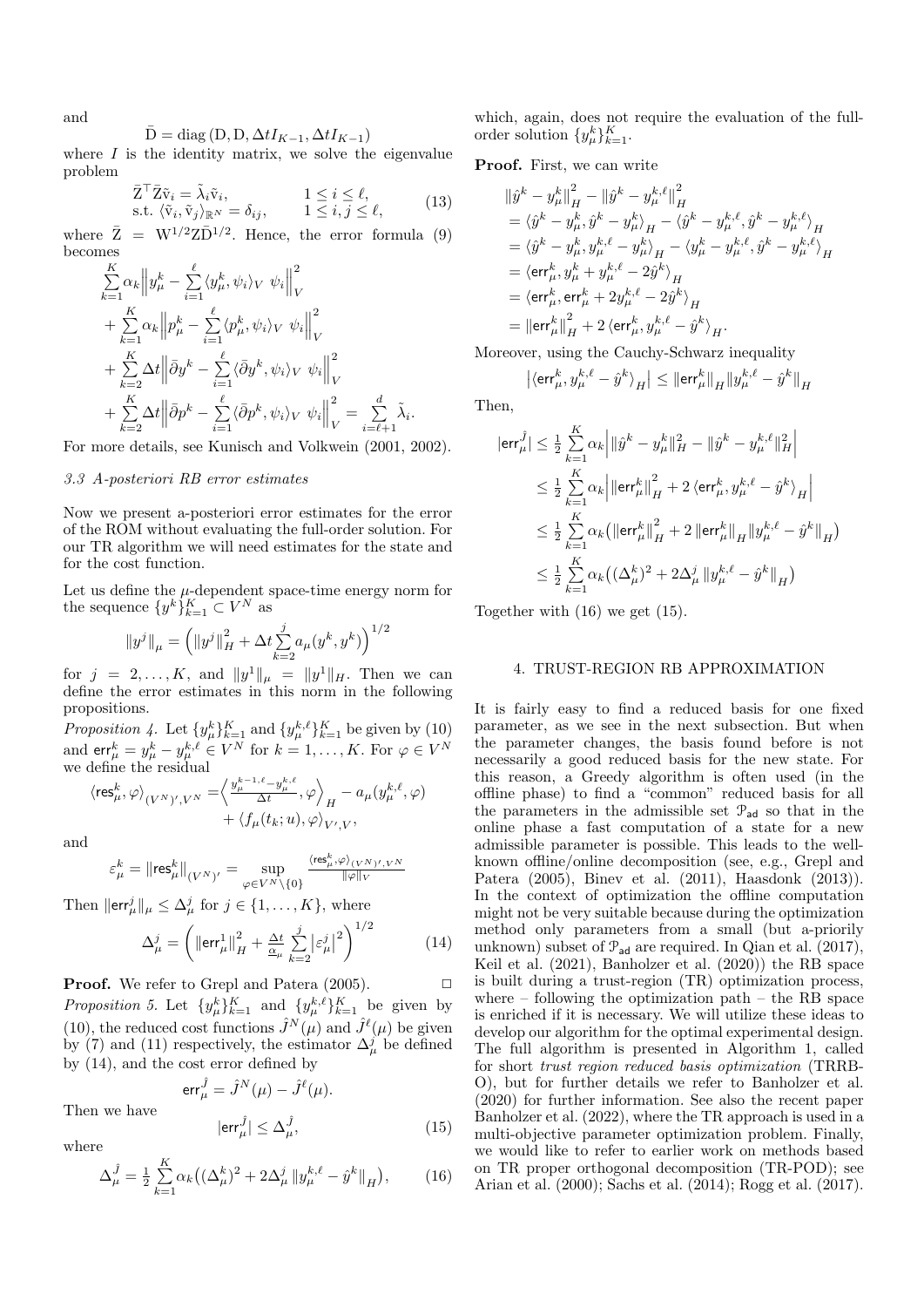Initialize the ROM at  $\mu^{(0)}$ , set  $k = 0$ ,  $\delta^{(0)} = \delta_0$ ,  $Loop_{-flag} = True.$ while  $Loop_{flag}$  do BFGS sub-problem: find  $\tilde{\mu}$  solution of (19) with stopping criteria (20). Store  $\mu_{AGC}^{(k)}$  in the meantime. if (23) is True then Parameter is accepted:  $\mu^{(k+1)} = \tilde{\mu}$ . Set  $\delta^{(k+1)} = \delta^{(k)}$ .  $\hat{J}^N$ ,  $\nabla \hat{J}^N$ ,  $\rho^{(k)}$ ,  $g^N$ , and  $g^{\ell,(k)}$  are evaluated in  $\mu^{(k+1)}$ . if  $g^h(\mu^{(k+1)}) \leq \varepsilon_{tr}$  then  $\int$  Set  $Loop\_flag = False.$ else if  $\rho_k > \eta$  then Set  $\delta^{(k+1)} = 2\delta^{(k)}$ . end if (26) is False then The model is enriched at  $\mu^{(k+1)}$ . end end else if (25) if True then The parameter  $\tilde{\mu}$  is rejected. if  $Skip\_enrichment = False$  in the previous iteration then | The model is enriched in  $\tilde{\mu}$ . end Set  $\delta^{(k+1)} = \frac{1}{2} \delta^{(k)}/2$ . else  $\hat{J}^N$ ,  $\nabla \hat{J}$ ,  $\rho^{(k)}$ ,  $g^N$ , and  $g^{\ell,(k)}$  are evaluated in  $\tilde{\mu}$ .  $\textbf{if} \,\, g^N(\tilde{\mu}) \leq \varepsilon_{tr} \,\, \textbf{then}$ Set  $\mu^{(k+1)} = \tilde{\mu}.$ Set  $Loop_{flag} = False.$ else if (26) is True and  $\rho_k \geq \eta$  then The parameter is accepted:  $\mu^{(k+1)} = \tilde{\mu}$ . Set  $\delta^{(k+1)} = 2\delta^{(k)}$ . else if  $\hat{J}^N(\mu^{(k+1)}) \leq \hat{J}^{\ell, (k)}(\mu^{(k)}_{ACG})$  then The parameter is accepted:  $\mu^{(k+1)} = \tilde{\mu}$ . The model is enriched in  $\mu^{(k+1)}$ . if  $\rho_k \geq \eta$  then Set  $\delta^{(k+1)} = 2\delta^{(k)}$ else Set  $\delta^{(k+1)} = \delta^{(k)}$ . end else The parameter  $\tilde{\mu}$  is rejected. if  $Skip\_enrichment = False$  in the previous iteration then The model is enriched in  $\tilde{\mu}$ . end The TR radius is shrunken:  $\delta^{(k+1)} = \delta^{(k)}/2.$ end end end Set  $k = k + 1$ . end

Algorithm 1: Adaptive TR-RB optimization

## 4.1 Finding a reduced basis

For a fixed  $\mu \in \mathcal{P}_{ad}$  we compute a reduced-order approximation of  $y^k$  by the proper orthogonal decomposition (POD) method through the use of multiple snapshots, as explained previously. We find, then, a reduced basis  $V^{\ell} = \text{span} \{ \psi_1, \ldots, \psi_{\ell} \}$  that can be characterized by the matrix Ψ,

$$
\psi_i = \sum_{i=1}^{N} \Psi_{ij} \varphi_i \in V^N, \ \langle \psi_j, \psi_i \rangle_V = \delta_{ij}, \ 1 \le i, j \le \ell \quad (17)
$$

The choice for the dimension of the reduced space  $\ell$  may vary; for example, it can be fixed a-priorily or it can be chosen based on the eigenvalue decay in the POD method; see, e.g., Gubisch and Volkwein (2017). In our case, we decided to determine  $\ell$  depending on the eigenvalues: given  $\tilde{\lambda}_1 \geq \tilde{\lambda}_2 \geq \ldots$  solutions of (13), we take the  $\ell$  biggest eigenvalues such that  $\lambda_{\ell+1}/\lambda_1 < \varepsilon_{rel}$ . This means that in the worst case possible  $\sum_{i=\ell+1}^{K} \tilde{\lambda}_i < K \lambda_1 \cdot \varepsilon_{rel}$ ; looking at our numerical examples, where  $K = 201$  and  $\varepsilon_{rel} = 10^{-6}$ or 10<sup>-7</sup>, it is guaranteed that at least  $\sum_{i=\ell+1}^{K} \tilde{\lambda}_i < \lambda_1$ . 10−<sup>4</sup> . In our numerical experiment we have also fixed the maximum initial basis dimension to 10; we have observed that this does not impact on the overall accuracy.

## 4.2 Enriching a reduced basis

Assume that we already have computed an RB space characterized by the matrix  $\Psi$  (see (17)). Let us suppose that we want to enrich the basis in the parameter  $\mu_+ \in$  $P_{ad}$ . Then, the enrichment consists of finding another matrix  $\Psi_+ \in \mathbb{R}^{N \times \ell_+}$  using POD on the subspace that is orthogonal to the reduced space, namely substituting Z in (12) with  $\tilde{Z}$ , whose columns are defined by

$$
\tilde{\mathbf{Z}}_k = \mathbf{Z}_k - \sum_{i=1}^{\ell} \left\langle \mathbf{Z}_k, \Psi_i \right\rangle_{\mathbf{W}} \Psi_i.
$$

Once we found the matrix  $\Psi_{+}$ , we merge it with  $\Psi$ , using Gram-Schmidt numerical W-orthonormalization, if necessary.

## 4.3 TR framework

The TR optimization method computes iteratively a firstorder critical point of  $(\hat{\mathbf{P}})$ . At each iteration  $k \geq 0$  of the optimization algorithm, we call the parameter  $\mu^{(k)}$ . We consider a cheaply computable model  $m^{(k)}$  (approximation of the reduced cost) that can be trusted to accurately represent the function  $\hat{J}$  in a reasonable neighborhood of  $\mu^{(k)}$ , called trust region  $\mathcal{T}(\delta^{(k)}) = {\mu : ||\mu - \mu^{(k)}||_2 \le \delta^{(k)}}$ , where  $\delta^{(k)}$  is called TR radius. The TR method finds  $\mu^{(k+1)}$  by solving the problem

$$
\min_{s \in \mathbb{R}^d} m^{(k)}(s) \quad \text{s.t.} \quad ||s||_2 \le \delta^{(k)}, \, \mu^{(k)} + s \in \mathcal{P}_{\text{ad}} \tag{18}
$$

Setting  $\tilde{\mu} = \mu^{(k)} + s$  the RB version of (18) is  $\hat{\mathbf{z}}$  ,  $\hat{\mathbf{z}}$ 

$$
\min_{\tilde{\mu}\in\mathcal{P}_{\text{ad}}} \hat{J}^{\ell,(k)}(\tilde{\mu}) \quad \text{s.t.} \quad q^{(k)}(\tilde{\mu}) = \frac{\Delta_{\tilde{\mu}}^{\jmath,(k)}}{\hat{J}^{\ell,(k)}(\tilde{\mu})} \leq \delta^{(k)} \tag{19}
$$

Here and whenever some quantity depends on the iteration k, we show it in the superscript, like the RB cost  $\hat{J}^{\ell,(k)}$ . The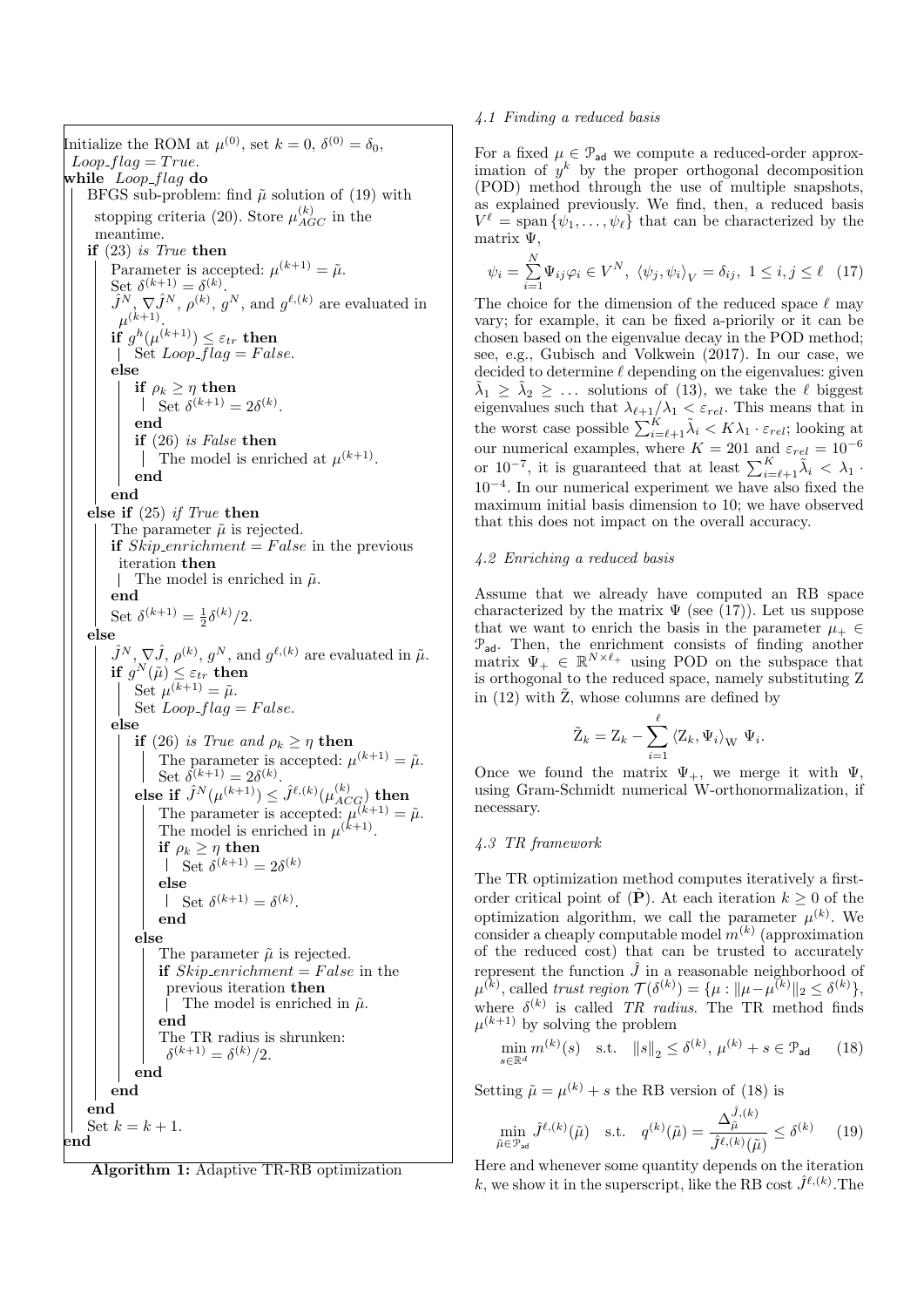so-called efficiency  $q^{(k)}$  helps us to quantify the accuracy of the RB and to define the TR.

How the model behaves in the TR tells us if we need to enrich the basis, or reduce the TR radius (in case the model is not accurate enough), or if we can enlarge the RB basis and even skip the enrichment process, in case the model is already accurate enough in the trust region.

## 4.4 TR subproblem

Let us suppose that we have fixed a TR radius  $\delta^{(k)}$ . Then a proposed parameter, solution of (19), is evaluated using a projected Armijo-BFGS algorithm (we refer to Kelley (1999) for the details). The iterations of the BFGS algorithm are indicated in the second subscript of the parameter:  $\{\mu^{(k,j)}\}_{j=1}^{m_k}$  is the sequence of BFGS iterates and  $\tilde{\mu} = \mu^{(k,m_k)}$  is the result of the BFGS algorithm. The maximum number of BFGS iterates is fixed at 400, and the algorithm finishes automatically when one of the termination criterion is satisfied:

$$
q^{(k)}(\mu^{(k,j)}) \ge 0.95 \cdot \delta^{(k)} \tag{20a}
$$

$$
\|\mu^{(k,j)} - \mathcal{P}_{\mathcal{P}_{\text{ad}}}(\mu^{(k,j)} + \nabla \hat{J}^{\ell,(k)}(\mu^{(k,j)}))\|_2 \le 10^{-8} \quad (20b)
$$

where (20a) tells us if we are too close to the border of the trust region (where the RB model is less accurate) and  $\mathcal{P}_{\mathcal{P}_{ad}}$  is the projection onto  $\mathcal{P}_{ad}$ .

Once that the projected BFGS method evaluates the descent direction  $d^{(k,j)}$  for the parameter  $\mu^{(k,j)}$ , the Armijo backtracking finds  $\mu^{(k,j+1)}$  as:

$$
\mu^{(k,j+1)} = \mathcal{P}_{\mathcal{P}_{\text{ad}}}(\mu^{(k,j)} + \alpha_{(k,j)}d^{(k,j)}) \in \mathcal{P}_{\text{ad}}
$$

where  $\alpha_{(k,j)} = 0.5^{\beta}$  and the power  $\beta = \beta(k,j)$  is the smallest integer such that the sufficient decrease and the TR constraint are satisfied:

$$
\hat{J}^{\ell,(k)}(\mu^{(k,j+1)}) - \hat{J}^{\ell,(k)}(\mu^{(k,j)})
$$
\n
$$
\leq -\frac{\alpha_0}{\alpha_{(k,j)}} \|\mu^{(k,j+1)} - \mu^{(k,j)}\|_2^2
$$
\n(21a)

with  $\alpha_{\circ} = 10^{-4}$  and

$$
q^{(k)}(\mu^{(k,j+1)}) \le \delta^{(k)} \tag{21b}
$$

## 4.5 Modification of the trust region

Once that the sub-problem has found a suitable candidate  $\tilde{\mu} := \mu^{(k,m_k)}$ , there are different possibilities: for example, we might realize that the candidate is on the border of the trust region, and since the model is not accurate there, we could shrink the TR radius and find a new candidate or just enrich the basis; on the other hand, if we notice that some "predicted sufficient reduction" is satisfied, we can enlarge the TR radius.

The approximated generalized Cauchy point (AGC) is defined as  $\mu_{AGC}^{(k)} = \mathcal{P}_{\mathcal{P}_{ad}}(\mu^{(k)} - \alpha^{(k,0)} \nabla \hat{J}^{\ell,(k)}(\mu^{(k)}))$ , with  $\alpha^{(k,0)}$  chosen such that (21a) and (21b) are satisfied. The cost of the evaluation of this parameter is "free", since it is evaluated in the first iteration of the BFGS algorithm. Then, an error-aware sufficient decrease condition (EASDC) is introduced (Qian et al. (2017)):

$$
\hat{J}^{\ell,(k+1)}(\mu^{(k+1)}) \le \hat{J}^{\ell,(k)}(\mu_{AGC}^{(k)})
$$
 (22)

where we highlight that  $\hat{J}^{\ell,(k)}$  refers to the reduced model at iteration k, while  $\hat{J}^{\ell,(k+1)}$  refers instead to the model after the  $(k + 1)$ -th (eventual) enrichment. This condition is central in the proof of convergence and the "sufficient" and "necessary" conditions we will see in the algorithm refer to the verification of it. Let us say explicitly that this condition is not straightforward to verify. Indeed, the lefthand side requires the evaluation of the cost function postenhancement on the new parameter. We want to avoid this evaluation if some other conditions are not satisfied. For this reason, we postpone the evaluation of the FOM solution until we have to check the termination criterion or we want to enrich the RB.

To ensure that the candidate is a good parameter, a sufficient condition is analyzed:

$$
\hat{J}^{\ell,(k)}(\tilde{\mu}) + \Delta_{\tilde{\mu}}^{\hat{J},(k)} < \hat{J}^{\ell,(k)}(\mu_{AGC}^{(k)}). \tag{23}
$$

If (23) is satisfied, the candidate is accepted,  $\mu^{(k+1)} = \tilde{\mu}$ and the model is "updated" (that means, the basis is enriched) there. Then, the TR radius is doubled if the predicted sufficient reduction (of model  $m^{(k)}$ ) is realized, namely if

$$
\rho^{(k)} = \frac{\hat{J}^N(\mu^{(k)}) - \hat{J}^N(\mu^{(k+1)})}{\hat{J}^{\ell,(k)}(\mu^{(k)}) - \hat{J}^{\ell,(k)}(\mu^{(k+1)})} \ge \eta = 0.75 \tag{24}
$$

If the sufficient condition (23) does not hold, we check a necessary condition:

$$
\hat{J}^{\ell,(k)}(\tilde{\mu}) - \Delta_{\tilde{\mu}}^{\hat{J},(k)} < \hat{J}^{\ell,(k)}(\mu_{AGC}^{(k)}) \tag{25}
$$

If this also fails, it means that the point  $\tilde{\mu}$  probably needs an enhancement too big to satisfy the error-aware sufficient decrease condition (22). Then it must be rejected, the model must be enriched and the TR radius shrunken. If, on the other hand, the sufficient condition fails and the necessary condition holds, we enrich the model and check (22) on the candidate parameter:

$$
\hat{J}^{\ell,(k+1)}(\tilde{\mu}) \leq \hat{J}^{\ell,(k)}\big(\mu_{AGC}^{(k)}\big)
$$

If this holds, the candidate and the enrichment are accepted (and again, if (24) holds the radius is doubled), while if it fails both the parameter and the enrichment are rejected and the radius is shrunken.

#### Defining

$$
g^N(\mu^{(k+1)}) = {\Vert \mu^{(k+1)} - {\mathcal P}_{{\mathcal P}_{\text{ad}}}(\mu^{(k+1)} - \nabla \hat{J}^N(\mu^{(k+1)})) \Vert}_2
$$

the stopping criterion for the parameter estimation is

$$
g^N(\mu^{(k+1)}) \le \varepsilon_{tr}
$$

where  $\varepsilon_{tr}$  is the overall tolerance, set as 1e-5.

#### 4.6 Skipping the enrichment

Enriching the basis often leads to reduced bases with too many elements, hence wasting the reduced-order model purpose. For this reason, in Banholzer et al. (2020) the possibility of skipping the enrichment was included. In particular, this happens when all these three conditions are true:

$$
q^{(k)}(\mu^{(k+1)}) \le \frac{\delta^{(k+1)}}{2} \tag{26a}
$$

$$
\frac{|g^N(\mu^{(k+1)}) - g^{\ell,(k)}(\mu^{(k+1)})|}{g^{\ell,(k)}(\mu^{(k+1)})} \le 10^{-1}
$$
\n(26b)

$$
\frac{\|\nabla \hat{J}^{N}(\mu^{(k+1)}) - \nabla \hat{J}^{\ell,(k)}(\mu^{(k+1)})\|_{2}}{\|\nabla \hat{J}^{N}(\mu^{(k+1)})\|_{2}} \le \min\left\{10^{-2}, \frac{\delta^{(k+1)}}{2}\right\} (26c)
$$

with  $g^{\ell,(k)}(\mu) = \|\mu - \mathcal{P}_{\mathcal{P}_{ad}}(\mu - \nabla \hat{J}^{\ell,(k)}(\mu))\|_2$ . Inequality (26a) indicates how much the model  $m^{(k+1)}$  is trustworthy,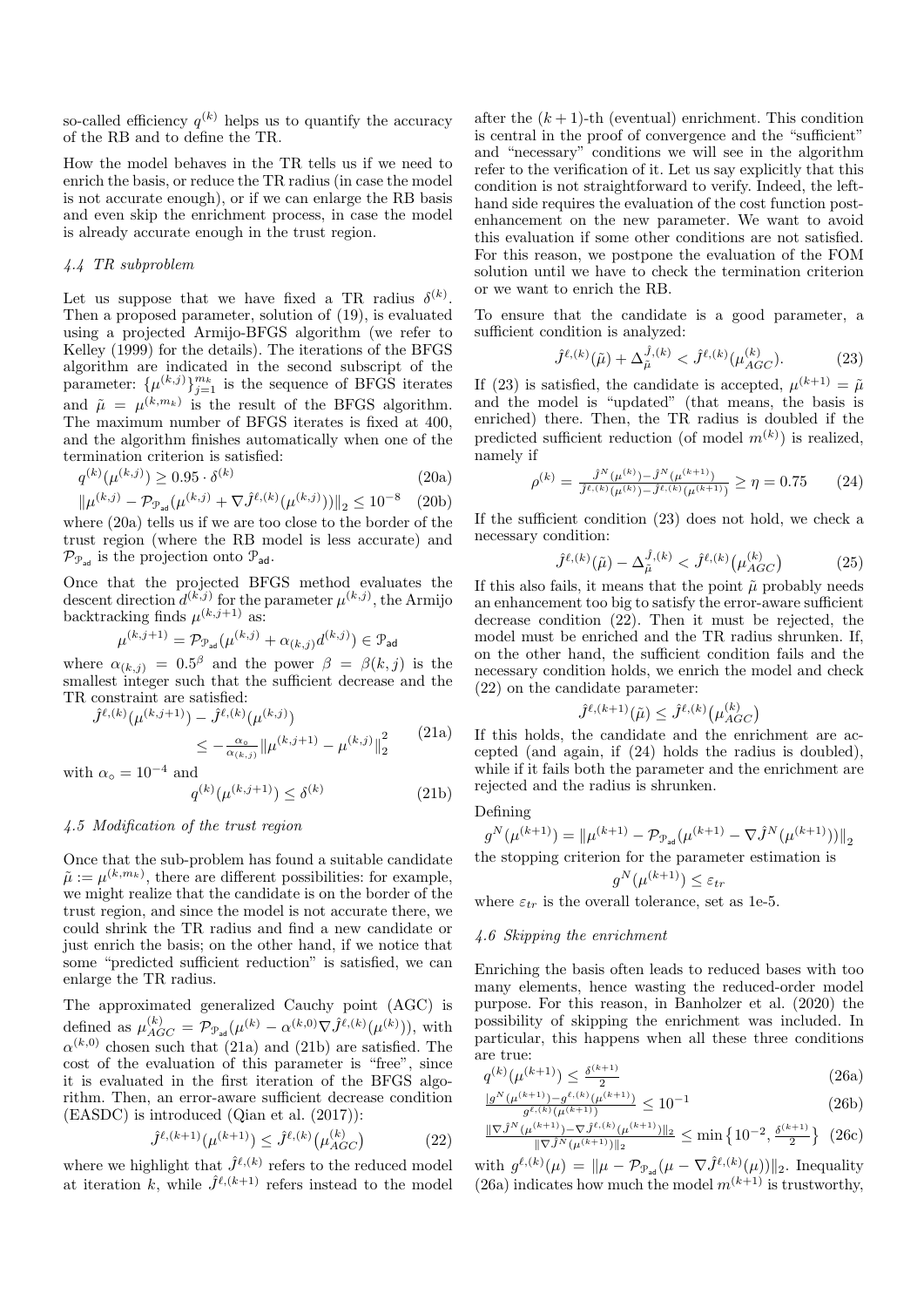inequality (26b) checks the convergence criterion of the reduced model, and inequality (26c) checks the RB accuracy of the cost gradient.

#### 4.7 Some comments on the convergence of the algorithm

The convergence of the algorithm to a first-order critical point of  $\hat{J}^N$  is showed in Keil et al. (2021) and Banholzer et al. (2020), Theorem 3.8, for the elliptic case. In our case the algorithm is the same, so we just have to make sure that the assumptions required for the convergence are satisfied. First of all, Assumption I of parameter separability of  $a_{\mu}$  and  $f_{\mu}$  is satisfied in (2). Then, we can assume  $a_{\mu}$ ,  $f_{\mu}$  and  $\tilde{J}$  to be twice continuously Fréchet differentiable w.r.t.  $\mu$ , as in Assumption II, which requires all the continuous functions  $\theta_l^a$  and  $\theta_l^f$  to be regular enough for  $l = 1, \ldots, m_a$  and  $l = 1, \ldots, m_f$ , respectively. Assumption III simply requires the FOM to be accurate enough so that we can neglect its error. Assumption IV requires the cost functional  $J(y, \mu)$  to be strictly positive for all  $y \in \mathcal{Y}$  and  $\mu \in \mathcal{P}_{ad}$ . Since at the moment we cannot guarantee this, we can add a constant to (3) without loss of generality, since in such a way we do not modify the minimization problem. Hence, we can define the new reduced cost function as

$$
\hat{J}(\mu) = \frac{1}{2} \int_0^T \|y_\mu(t) - \hat{y}(t)\|_H^2 dt + \frac{\sigma}{2} \|\mu - \hat{\mu}\|_2^2 + 1,
$$

and redefine  $\hat{J}^N$  and  $\hat{J}^{\ell}$  similarly. Assumption V is a technical safe guard that we do not need to discuss more than it is in the original paper. Assumption VI requires the ROM gradient to be uniformly Lipschitz-continuous and its second derivatives to be locally Lipschitz-continuous, guaranteed in our case by the quadratic functional (11). We also assume the function  $q^{(k)}$  to be uniformly continuous in  $\mathcal{P}_{ad}$  uniformly in k as in Assumption VII, which is in our case satisfied by the continuity of  $q^{(k)}$  and the compactness of Pad. Finally, let us make a comment on Lemma 3.4 of Banholzer et al. (2020). In the elliptic case, every time the model is enriched the following conditions are satisfied:

$$
q^{(k+1)}(\mu^{(k+1)}) = 0, \quad \frac{|g^{\ell,(k+1)}(\mu^{(k+1)}) - g^N(\mu^{(k+1)})|}{g^{\ell,(k)}(\mu^{(k+1)})} = 0,
$$

but in our case this is not the case. For us it is sufficient, though, to require  $q^{(k+1)}(\mu^{(k+1)}) \leq \delta^{(k+1)}/2$ 

and

$$
\frac{|g^{\ell,(k+1)}(\mu^{(k+1)}) - g^N(\mu^{(k+1)})|}{g^{\ell,(k)}(\mu^{(k+1)})} \le 10^{-1}
$$

every time the model is enriched (i.e. two of the necessary conditions to skip the enrichment process) to satisfy Lemma 3.4.

# 5. OPTIMAL DESIGN OF EXPERIMENT

In the parameter estimation we have fixed the control u. In the current situation, we assume that we can run experiments for any control  $u$  and get an observed state  $\hat{y}_u$ , where the underlying true parameter is called  $\mu^*$ . For each experiment we can find the optimal parameter  $\bar{\mu}$  that minimizes the cost but  $\bar{\mu} = \bar{\mu}_u$  depends on the choice of the control u. Simulating measurement errors on the observed state  $\hat{y}_u$  we assume the data is a random variable presenting some stochastic noise. Hence, the solution  $\bar{\mu} \in$  $P_{ad}$  of the parameter estimation will be an outcome of a random parameter  $\tilde{\mu} = \tilde{\mu}(u)$ , whose expected value  $\mathbb{E}(\tilde{\mu})$ and covariance matrix  $C(\tilde{\mu})$  also depends on the control u. The optimal experimental design (OED) deals with finding the control u that minimizes a certain measure  $\phi(u)$  of uncertainty.

In particular, following what in literature is called Acriterion (Alexanderian et al. (2016)), we will minimize the trace of the covariance matrix; this is equivalent to minimizing the average mean square error of the maximum a-posteriori probability estimator or it can be seen as the minimization of the average half-axis length of the confidence ellipsoid with respect to the average variance of the parameters. Then, the optimal design  $\bar{u}$  satisfies

$$
\bar{u} = \arg\min \big\{ \phi(u) \, | \, u \in \mathcal{U}_{\text{ad}} \big\} \quad \text{for } \phi(u) = \text{trace} \left( \mathcal{C}(\tilde{\mu}) \right)
$$

In our discretized setting, the control  $u = u(t)$  is a step function and it is determined by the vector  $u = (u_i) \in \mathbb{R}^{\tilde{K}}$ with  $u(t_k) = u_k$  for  $k \in \{1, ..., K\}$ .

To get a least square problem, we start with a slight change of notation: the state now also depends on the control u and the cost  $\hat{J}^N$  has the form

$$
\hat{J}^{N}(\mu) = \frac{1}{2} ||\mathbf{F}(\mu, \mathbf{u})||_{2}^{2}
$$
  
where  $\mathbf{F}(\mu, u) = \mathbf{h}(\mu, u) - \mathbf{b} \in \mathbb{R}^{NK + d + 1}$  and  

$$
\mathbf{h}(\mu, u) = \begin{pmatrix} (\sqrt{\alpha_{k}} \mathbf{M}^{1/2} \mathbf{y}_{\mu, u}^{k})_{1 \leq k \leq K} \\ (\sqrt{\sigma} \mu_{i})_{1 \leq i \leq d} \\ 0 \end{pmatrix},
$$

$$
\mathbf{b} = \begin{pmatrix} (\sqrt{\alpha_{k}} \mathbf{M}^{1/2} \hat{\mathbf{y}}_{u}^{k})_{1 \leq k \leq K} \\ (\sqrt{\sigma} \hat{\mu}_{i})_{1 \leq i \leq d} \\ \sqrt{2} \end{pmatrix}.
$$

We assume that the data has some Gaussian noise,

$$
\hat{\mathbf{y}}_{u,i}^k = \mathbf{y}_{\mu^*,u,i}^k + \eta_i^k,\tag{27}
$$

where  $\eta_i^k \sim \mathcal{N}(0, \sigma_{\rm b}^2)$  for all  $k = 1, \ldots, K$  and  $i = 1, \ldots, N$ . Then, the data vector is a random variable b ~  $\mathcal{N}(\hat{b}, C^b)$ , where

$$
\hat{\mathbf{b}} = \begin{pmatrix} \left(\sqrt{\alpha_k} \mathbf{M}^{1/2} \mathbf{y}_{\mu^*,u}^k\right)_{1 \le k \le K} \\ \left(\sqrt{\sigma} \hat{\mu}_i\right)_{1 \le i \le d} \\ \sqrt{2} \end{pmatrix}
$$

and  $C^{\rm b}$  is a block-diagonal matrix, with

$$
C^{\rm b} = \sigma_{\rm b}^2 \left(\begin{array}{cccc} \alpha_1\rm M & & & \\ & \ddots & & \\ & & \alpha_K\rm M & \\ & & & 0_d \\ & & & & 0 \end{array}\right),
$$

where  $0_d \in \mathbb{R}^{d \times d}$  contains only zeros.

The mean value of the estimator  $\tilde{\mu}$  is the solution of the error-free parameter estimation, that is

$$
m(\tilde{\mu}) = \underset{\mu}{\arg\min} \frac{1}{2} \sum_{k=1}^{K} \alpha_k \left\| y_{\mu^*,u}^k - \hat{y}_u^k \right\|_{H}^2 + \frac{\sigma}{2} \left\| \mu - \hat{\mu} \right\|^2 + 1
$$

and regarding the covariance matrix we follow Bock et al. (2013): in the first-order approximation in the optimal pa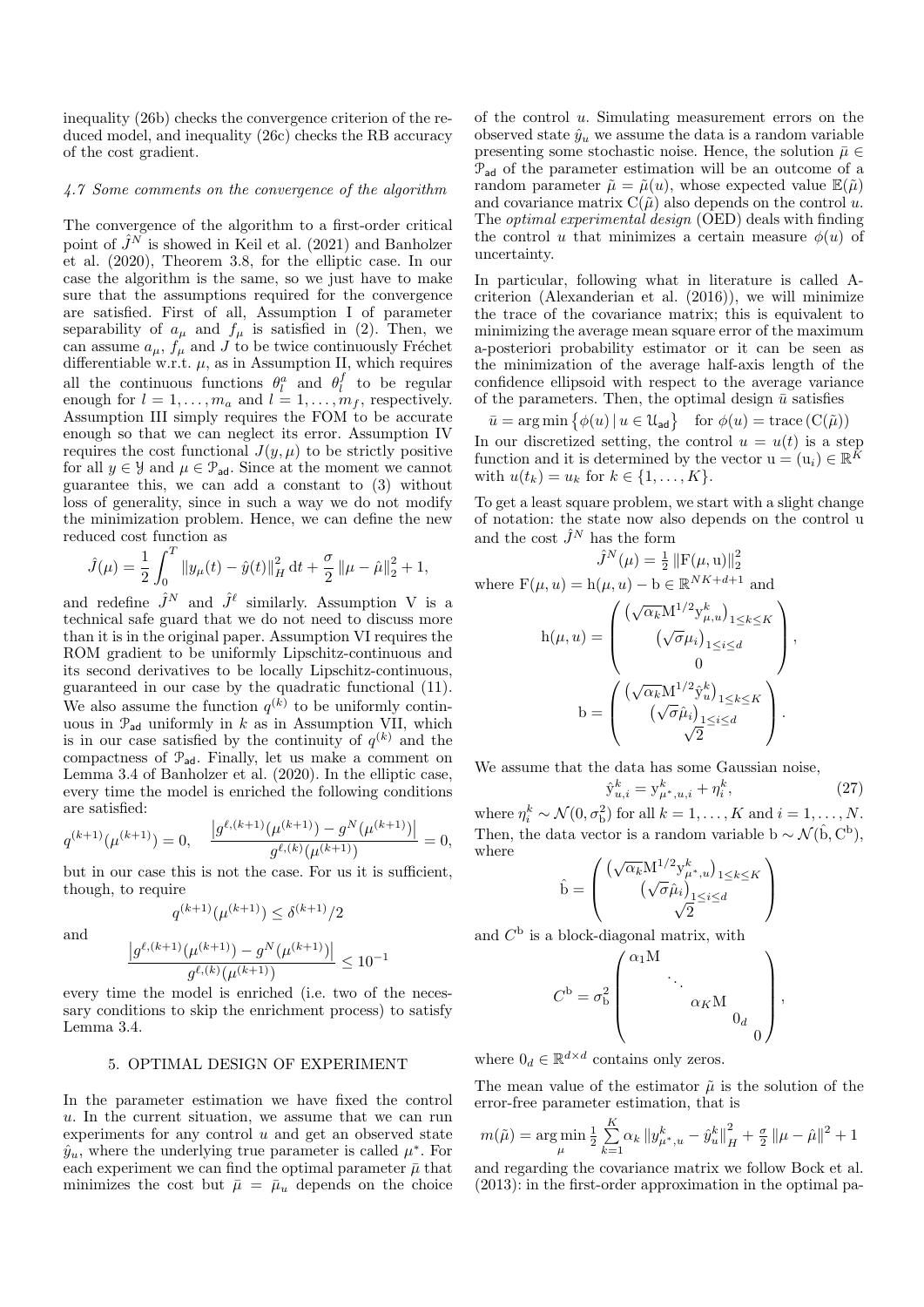rameter  $\bar{\mu}$ , the random parameter  $\tilde{\mu}$  is distributed normally with a covariance matrix equal to

 $C(\tilde{\mu}; u) = KJ_F(\bar{\mu}; u)^\top C^b J_F(\bar{\mu}; u) K$ where  $K = (J_F(\bar{\mu}; u)^{\top} J_F(\bar{\mu}; u))^{-1}$  holds and  $J_F(\bar{\mu}; u)$  is the Jacobian matrix of  $F(\bar{\mu}; u)$ , given by

$$
J_F(\bar\mu;u)=(J_F(\bar\mu;u)_1|J_F(\bar\mu;u)_2),
$$

where

$$
\mathbf{J}_{\mathrm{F}}(\bar{\mu};\mathbf{u})_1 = \begin{pmatrix} \left(\sqrt{\alpha_k} \mathbf{M}^{1/2} \mathbf{v}_{\bar{\mu},u}^{1,k}\right)_{1 \leq k \leq K} \\ 0 \\ \vdots \\ 0 \end{pmatrix} \in \mathbb{R}^{NK + d + 1}
$$

and

$$
J_F(\bar{\mu}; u)_2 = \begin{pmatrix} \left(\sqrt{\alpha_k} M^{1/2} v_{\bar{\mu}, u}^{2, k}\right)_{1 \leq k \leq K} \\ 0 \\ \vdots \\ 0 \end{pmatrix} \in \mathbb{R}^{NK + d + 1}
$$

with  $\{v_{\bar{\mu},u}^{1,k}\}_{k=1}^K$ ,  $\{v_{\bar{\mu},u}^{2,k}\}_{k=1}^K$   $\subset \mathbb{R}^N$  being the snapshots of the sensitivities of the state  $y_{\bar{\mu},u}$ . w.r.t. the first and the second components of the parameters, respectively.

Remark 6. Let us observe that we never need to evaluate the square root of the matrix M, since we only need the products  $K = J_F^{\top} J_F$  and  $J_F^{\top} C^d J_F$ .

In the numerical examples the OED optimization problem

$$
\bar{u} = \arg\min \left\{ \phi(u) \mid u \in U_{ad} \right\}
$$
  

$$
U_{ad} = \left\{ u \in \mathbb{R}^K \mid -3 \le u_k \le 3 \text{ for } k = 1, ..., K \right\}
$$

is solved using the function fmin l bfgs b from the Python library scipy.optimize without specifying the gradient of  $\phi(u)$ , approximated numerically. Also, to speed up the process, the time interval is divided into five subintervals and the optimization is done in each sub-interval.

#### 6. NUMERICAL EXAMPLES

Our OED iterative algorithm is a bi-level cycle: starting from an initial admissible parameter and an initial control, the inner cycle is the TRRB-O, that finds the parameter optimizing the cost with the current control, while the outer cycle finds the control minimizing the uncertainty of such parameter. The overall algorithm stops when the  $\ell_2$ -norm of two consecutive controls is less than 10<sup>-5</sup>.

The initial reference parameter  $\hat{\mu}$  in (3) is the middle point of  $\mathcal{P}_{ad}$ , and at any following iteration the reference parameter is the optimal parameter found in the previous iteration. The constant  $\sigma$  is fixed to 10<sup>-8</sup>.

We consider examples in a one-dimensional spatial interval,  $\Omega = (0, 1)$ , with  $H = L^2(\Omega)$  and  $V = H^1(\Omega)$ . In both cases the initial value is  $y_0(x) \equiv 1$  and the time horizon is  $T = 2$ . The chosen initial control is  $u(t) = \frac{1}{2} \cos(10t)/2$ , and data is always evaluated with the formula (27), where  $y_{\mu^*,u}^k$  is evaluated with a FOM solver and  $\sigma_b^2 = 10^{-4}$ .

In the next tables we are going to analyze the number  $\ell$  of bases generated by the TR optimization method, the error err<sup>\*</sup> =  $\|\bar{\mu} - \mu^*\|_2$  and  $\phi(\bar{u}) = \min_u \phi(u)$ , where the optimal

solutions  $\bar{u}$  and  $\bar{u}$  are computed by the strategy explained in Section 5.

#### 6.1 Two parameters

We consider  $d = 2$  parameters,  $\mu \in \mathcal{P}_{ad} = [0.1, 1.7] \times [1, 3]$ and an equation in strong form

$$
\begin{cases}\ny_t(x,t) - \mu_1 y_{xx}(x,t) + \frac{1}{2}y(x,t) = 0 \\
y_x(0,t) = 0, \qquad \mu_1 y_x(1,t) = \mu_2 u(t) \\
y(x,0) = y_{\circ}(x)\n\end{cases}
$$

so that  $a_{\mu}(y,\varphi) = \mu_1 \int_{\Omega} y'(x)\varphi'(x) dx + \frac{1}{2} \int_{\Omega} y(x)\varphi(x) dx$ and  $\langle f_\mu(t; u), \varphi \rangle_{V', V} = \mu_2 u(t) \varphi(L)$ . The true parameter is  $\mu^* = (1, 2)$  and the initial parameter is  $\mu^{(0)} = (1.5, 1.5)$ .

Table 1. Numerical example of Section 6.1.

|                          | Iteration 1        | Iteration 2        |
|--------------------------|--------------------|--------------------|
|                          | 10                 |                    |
| $\mu_{opt}$              | 1.00035<br>2.00023 | 0.99996<br>1.99998 |
| $err^*$                  | $4.20e-4$          | $4.10e-5$          |
| TRRB-O time              | 11s                | 5s                 |
| $\phi(\mathbf{\bar{u}})$ | $1.13e-7$          | $1.13e-7$          |
| OED time                 | 99s                | 4 s                |

Numerical example of Section 6.1.



First of all, we can observe how the TRRB-O algorithm converges very fast with only one initial basis formation. Also, the OED phase reaches the "best" control in just one iteration (blue). With this control the TRRB-O method finds a slightly better parameter and the OED finds in the same control (red, covering blue), therefore stopping.

#### 6.2 Four parameters

Now  $d = 4$  and  $\mathcal{P}_{ad} = [0.1, 1.7] \times [1.0, 3.0] \times [0.013, 4] \times$ [0.97, 2.22], and the problem is defined by

$$
a_{\mu}(y,\varphi) = \mu_1 \int_0^{0.2} y'(x)\varphi'(x) dx + \mu_2 \int_{0.2}^{0.7} y'(x)\varphi'(x) dx + \mu_3 \int_{0.7}^1 y'(x)\varphi'(x) dx + \frac{1}{2} \int_{\Omega} y(x)\varphi(x) dx
$$

and  $\langle f_\mu(t;u),\varphi\rangle_{V',V} = \mu_4 u(t)\varphi(1)$ . The real parameter is  $\mu^* = (1, 1.3, 0.8, 2)$  and the initial parameter is  $(1.5, 1, 1.2, 1.5)$ . The result are showed in the next table.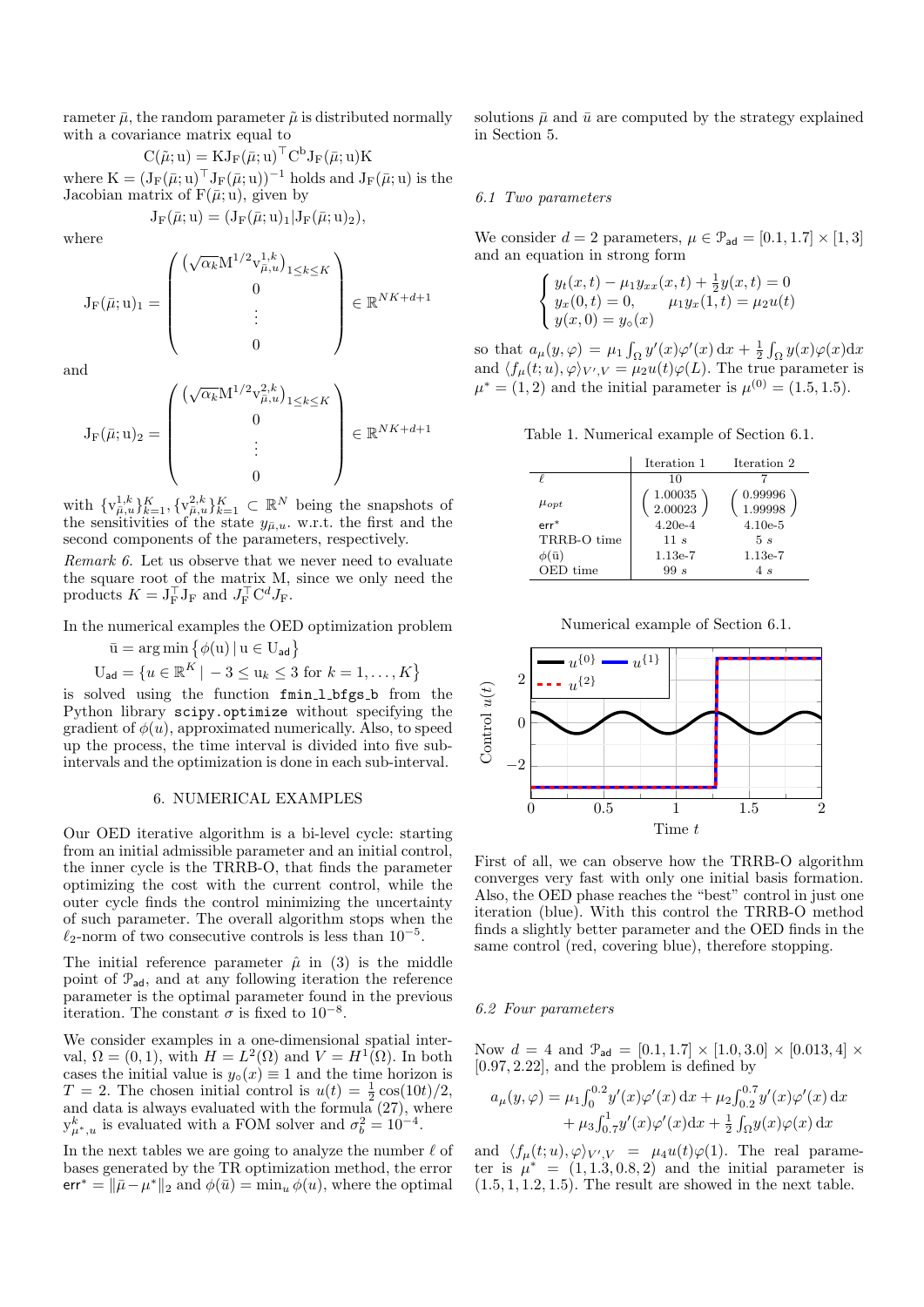Table 2. Numerical example of Section 6.2.

|                 | Iteration 1                          | Iteration 2                          |
|-----------------|--------------------------------------|--------------------------------------|
|                 | 17                                   | 17                                   |
| ū               | 1.4914<br>1.2803<br>0.8030<br>2.0003 | 0.9996<br>1.3000<br>0.8000<br>2.0000 |
| $err^*$         | 0.49                                 | $3.9e-4$                             |
| TRRB-O time     | 38s                                  | 36s                                  |
| $\phi(\bar{u})$ | $3.9e-4$                             | $8.3e-5$                             |
| OED time        | 882 s                                | 9 s                                  |

Numerical example of Section 6.2.



In this example we can see how computational times and errors rise with bigger sizes of the parameter space. Let us observe that the TRRB-O algorithm needs 17 bases and works way better than a standard weak greedy and we can appreciate the full potential of such algorithm when applied to higher dimensions. Regarding the optimal design, as before the algorithm finds the optimal control in one iteration (blue and red overlap).

## 7. CONCLUSION

In this work we have considered an algorithm for the optimal design of experiment of a parameter-dependent evolution problem. Constructing the algorithm on a bilevel optimization framework, the idea of the creation and the enrichment of a basis on-the-go is preferred to an offline-online computation.

Starting from the parabolic problems in our numerical examples, extensions can include nonlinearities in the parameters, where for example it is not trivial evaluating a-posteriori error estimates for the ROM. In the same way, the a-posteriori error estimates we use are strongly based on the coercivity of the bilinear form, hence it would be of interest analyzing non-coercive problems.

Another possible extension is the addition of an algebraic state in the evolution system, which is typical, for example, in lithium-ion battery models. In that case the differential state (i.e. the ion concentration) is not observable and measurements are possible only on the algebraic state (the potential).

#### REFERENCES

Alexanderian, A., Gloor, P.J., and Ghattas, O. (2016). On Bayesian A- and D-optimal experimental designs in infinite dimensions. Bayesian Anal., 11(3), 671–695.

- Arian, E., Fahl, M., and Sachs, E. (2000). Trust-region proper orthogonal decomposition for flow control. Technical Report 2000-25, ICASE.
- Banholzer, S., Keil, T., Mechelli, L., Ohlberger, M., Schindler, F., and Volkwein, S. (2020). An adaptive projected Newton non-conforming dual approach for trustregion reduced basis approximation of PDE-constrained parameter optimization. arXiv:2012.11653.
- Banholzer, S., Mechelli, L., and Volkwein, S. (2022). A trust region reduced basis Pascoletti-Serafini algorithm for multi-objective PDE-constrained parameter optimization. arXiv:2201.07744.
- Barrault, M., Maday, Y., Nguyen, N., and Patera, A. (2004). An empirical interpolation method: application to efficient reduced-basis discretization of partial differential equations. Comptes Rendus Mathematique, 339(9), 667–672.
- Benner, P., Grivet-Talocia, S., Quarteroni, A., Rozza, G., Schilders, W., and Silveira, L. (2020a). Model Order Reduction: Volume 1: Basic Concepts and Notation. De Gruyter.
- Benner, P., Grivet-Talocia, S., Quarteroni, A., Rozza, G., Schilders, W., and Silveira, L. (2020b). Model Order Reduction: Volume 2: Snapshot-Based Methods and Algorithms. De Gruyter.
- Benner, P., Grivet-Talocia, S., Quarteroni, A., Rozza, G., Schilders, W., and Silveira, L. (2020c). Model Order Reduction: Volume 3: Applications. De Gruyter.
- Benner, P., Sachs, E., and Volkwein, S. (2014). Model order reduction for PDE constrained optimization. In Trends in PDE constrained optimization, volume 165 of Internat. Ser. Numer. Math., 303–326. Birkhäuser/Springer, Cham.
- Binev, P., Cohen, A., Dahmen, W., DeVore, R., Petrova, G., and Wojtaszczyk, P. (2011). Convergence rates for greedy algorithms in reduced basis methods. SIAM J. Math. Anal., 43(3), 1457–1472.
- Bock, H.G., Körkel, S., and Schlöder, J.P. (2013). Parameter estimation and optimum experimental design for differential equation models. In Model based parameter estimation, volume 4 of Contrib. Math. Comput. Sci., 1–30. Springer, Heidelberg.
- Chaturantabut, S. and Sorensen, D. (2010). Nonlinear model reduction via discrete empirical interpolation. SIAM Journal on Scientific Computing, 32(5), 2737– 2764.
- Chaturantabut, S. and Sorensen, D. (2012). A state space estimate for POD-DEIM nonlinear model reduction. SIAM Journal on Numerical Analysis, 50(1), 46–63.
- Grepl, M.A. and Patera, A.T. (2005). A posteriori error bounds for reduced-bias approximations of parametrized parabolic partial differential equations. M2AN Math. Model. Numer. Anal., 39(1), 157–181.
- Gubisch, M. and Volkwein, S. (2017). Proper orthogonal decomposition for linear-quadratic optimal control. In P. Benner, A. Cohen, M. Ohlberger, and K. Willcox (eds.), Model Reduction and Approximation: Theory and Algorithms, 5–66. SIAM, Philadelphia, PA.
- Haasdonk, B. (2013). Convergence rates of the PODgreedy method. ESAIM Math. Model. Numer. Anal., 47(3), 859–873.
- Hesthaven, J., Rozza, G., and Stamm, B. (2016). Certified Reduced Basis Methods for Parametrized Partial